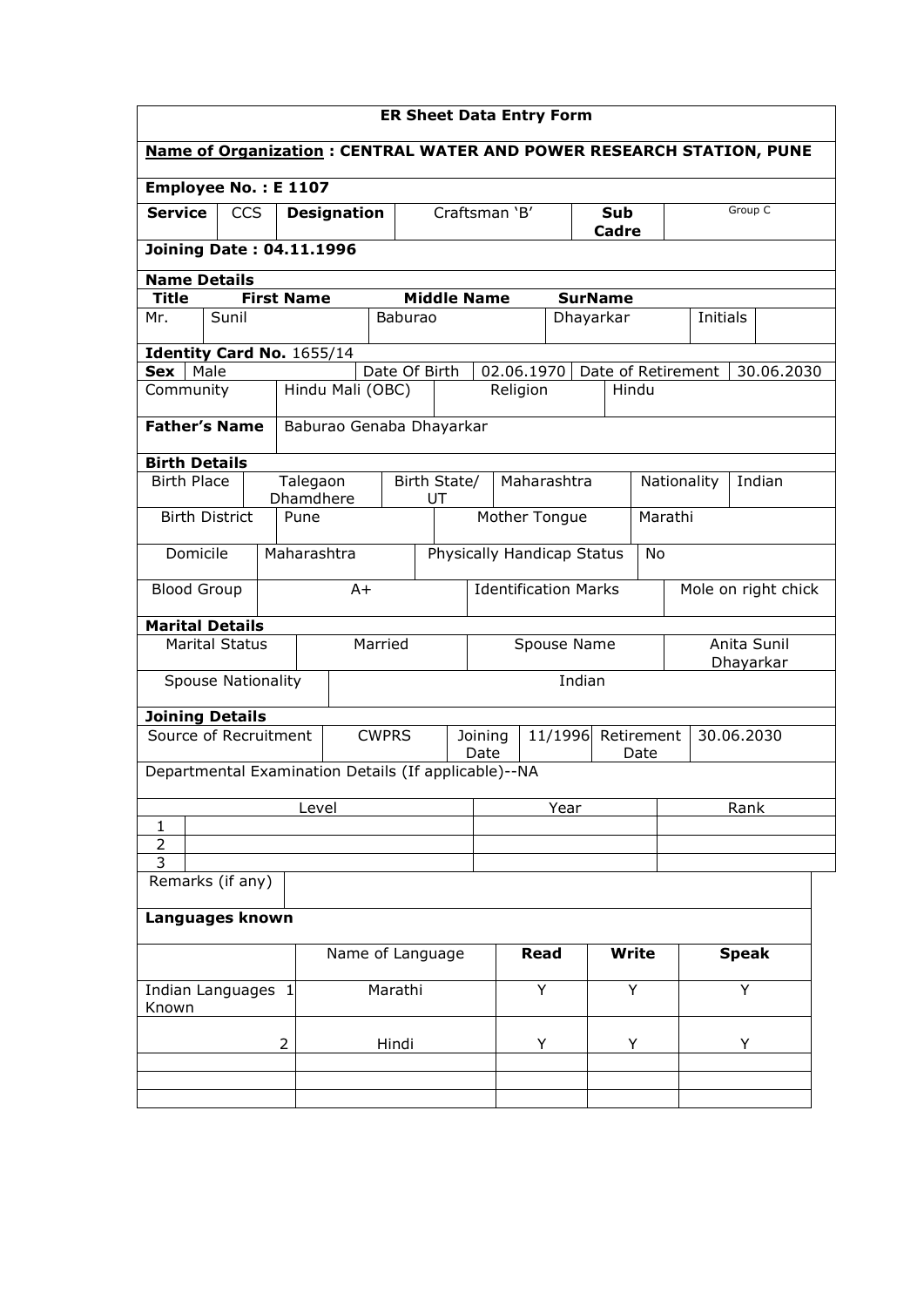|                              | English |  |  |
|------------------------------|---------|--|--|
| Foreign Languages<br>Known 1 |         |  |  |
|                              |         |  |  |
|                              |         |  |  |
|                              |         |  |  |
|                              |         |  |  |

## Details of deputation (if applicable) NA

| Name of the Office | Post held at that<br>time in parent office | Name of post<br>(selected for<br>deputation |       | Period of deputation |
|--------------------|--------------------------------------------|---------------------------------------------|-------|----------------------|
|                    |                                            |                                             | Since | From                 |
|                    |                                            |                                             |       |                      |

## Details of Foreign Visit

| SI.<br>No. | Place of Visit | Date of<br>visit | Post held at<br>that time | Whether it<br>is a<br>personal<br>or official<br>visit | Details of visit |
|------------|----------------|------------------|---------------------------|--------------------------------------------------------|------------------|
|            |                |                  |                           |                                                        |                  |
|            |                |                  |                           |                                                        |                  |

## Transfer/Posting Detail (if applicable) NA

| Place | Period of posting |      |  |  |  |  |
|-------|-------------------|------|--|--|--|--|
|       | Since             | From |  |  |  |  |
|       |                   |      |  |  |  |  |
|       |                   |      |  |  |  |  |
|       |                   |      |  |  |  |  |
|       |                   |      |  |  |  |  |
|       |                   |      |  |  |  |  |